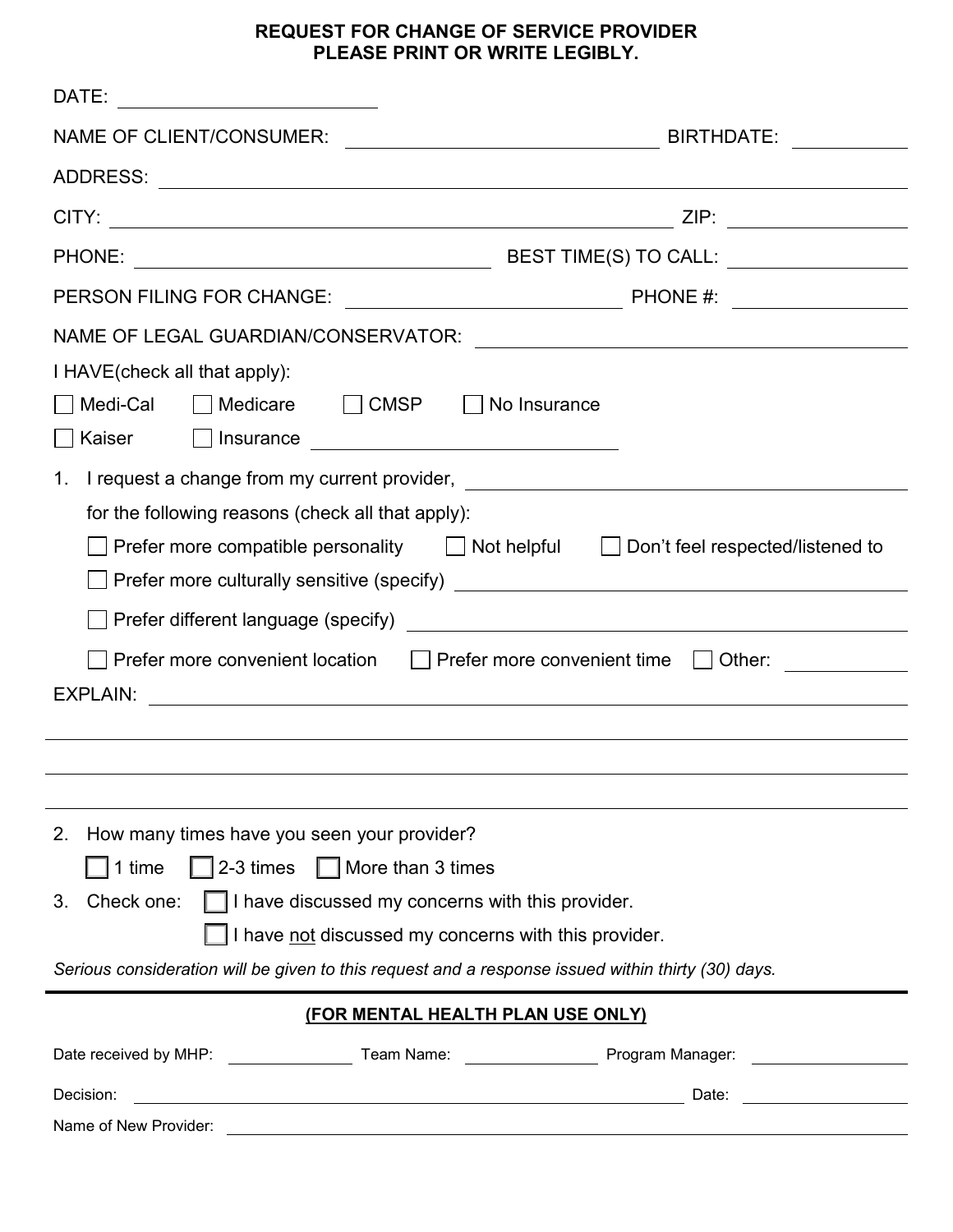#### IF YOU NEED ASSISTANCE WITH COMPLETING THIS FORM:

- You may ask any Behavioral Health staff to assist you.
- You may call the **Access Team** at 707-565-6900 or 1-800-870-8786

OR

 Patients' Rights Advocate at 707-565-4978.

TTY: 711

supervisor. Consumers are encouraged to discuss issues regarding their mental health services directly with their clinician, or with the supervisor.<br>MHS 109 (02-19)

 SERVICES - BEHAVIORAL SONOMA COUNTY DEPARTMENT OF HEALTH HEALTH DIVISION: MENTAL HEALTH SERVICES

# **REQUEST FOR CHANGE OF SERVICE PROVIDER**

RETURN THIS COMPLETED FORM TO THE RECEPTIONIST

OR

MAIL TO:

 Santa Rosa, CA 95407-5419 Grievance Coordinator Mental Health Plan of Sonoma County 2227 Capricorn Way, Suite 207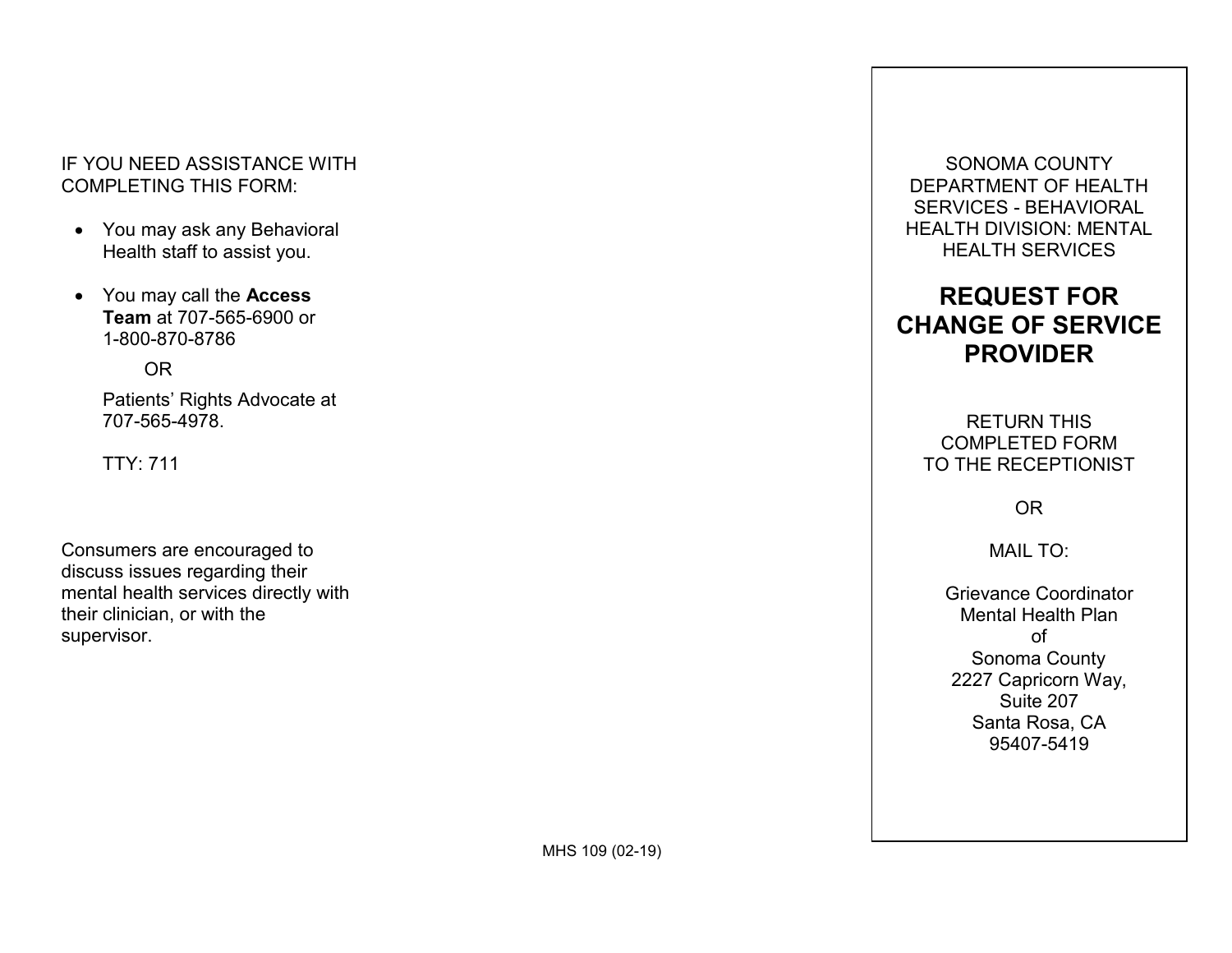# **English**

 *565-6900* (TTY: *1-800-735-2929 or 711*). ATTENTION: If you speak another language, language assistance services, free of charge, are available to you. Call *24/7 toll-free 1-800-870-8786 toll free number or 707-*

 ATTENTION: Auxiliary aids and services, including but Call *707-565-6900 or 1-800-870-8786* (TTY: *1-800-735* not limited to large print documents and alternative formats, are available to you free of charge upon request. *2929 or 711*).

#### **Español (Spanish)**

 ATENCIÓN: Si habla español, tiene a su disposición servicios gratuitos de asistencia lingüística. Llame al *1-800-870-8786 or 707-565-6900* (TTY: *1-800-735-2929 or 711*).

#### **Tiếng Việt (Vietnamese)**

 CHÚ Ý: Nếu bạn nói Tiếng Việt, có các dịch vụ hỗ trợ ngôn ngữ miễn phí dành cho bạn. Gọi số *1-800-870-8786 or 707-565-6900* (TTY: *1-800-735-2929 or 711*).

#### **Tagalog (Tagalog ̶ Filipino)**

 ng tulong sa wika nang walang bayad. Tumawag sa *1-800-870-8786 or 707-565-6900*  PAUNAWA: Kung nagsasalita ka ng Tagalog, maaari kang gumamit ng mga serbisyo (TTY: *1-800-735-2929 or 711*).

# **한국어 (Korean)**

 주의: 한국어를 사용하시는 경우, 언어 지원 서비스를 무료로 이용하실 수 있습니다. *1- 800-870-8786 or 707-565-6900* (TTY: *1-800-735-2929 or 711*) 번으로 전화해 주십시오.

#### 繁體中文**(Chinese)**

注意:如果您使用繁體中文,您可以免費獲得語言援助服務。請致電 *1-800-870-8786 or 707-565-6900* (TTY: *1-800-735-2929 or 711*)。

#### Հայ երեն **(Armenian)**

ՈՒՇԱԴՐՈՒԹՅՈՒՆ` Եթե խոսումեք հայերեն ,ապաձեզ անվճար կարող են տրամադրվել լեզվական աջակցության ծառ այ ո ւ թ յ ո ւ ններ : Զան գ ահ ար ե ք *1-800-870-8786 or 707-565-6900* (TTY: *1- 800-735-2929 or 711*).

#### **Русский (Russian)**

 услуги перевода. Звоните *1-800-870-8786 or 707-565-6900* (TTY: *1-800-735-2929 or*  ВНИМАНИЕ: Если вы говорите на русском языке, то вам доступны бесплатные *711*).

# **(Farsi (**یسفار

فراهم می باشد<sub>.</sub> با (711 or 2929-735-2929 (71<del>1 ) 1-800</del>-6707-707-707-707-707-7868-1 نماس بگیرید . **توجه**: اگر به زبان فارسی گفتگو می کنید، تسهیلات زبانی بصورت رایگان برای شما